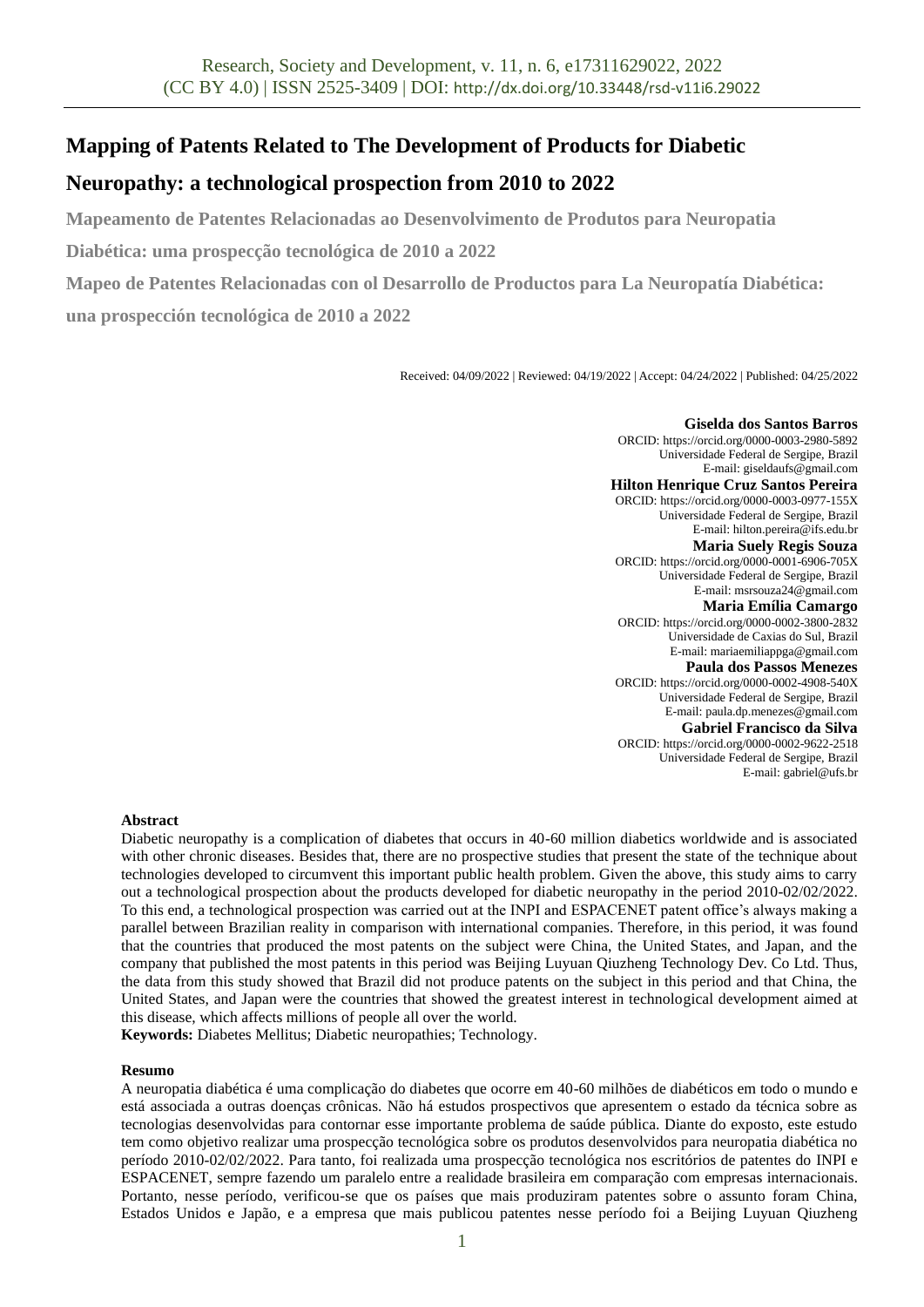Technology Dev. Co Ltd. Assim, os dados deste estudo mostraram que o Brasil não produziu patentes sobre o assunto nesse período e que China, Estados Unidos e Japão foram os países que demonstraram maior interesse no desenvolvimento tecnológico voltado para essa doença, o que afeta milhões de pessoas em todo o mundo. **Palavras-chave:** Diabetes Mellitus; Neuropatia diabética; Tecnologia.

#### **Resumen**

La neuropatía diabética es una complicación de la diabetes que ocurre en 40-60 millones de diabéticos en todo el mundo y está asociada con otras enfermedades crónicas. Además de eso, no existen estudios prospectivos que presenten el estado de la técnica sobre tecnologías desarrolladas para sortear este importante problema de salud pública. Dado lo anterior, este estudio tiene como objetivo realizar una prospección tecnológica sobre los productos desarrollados para la neuropatía diabética en el período 2010-02/02/2022. Para ello, se realizó una prospección tecnológica en la oficina de patentes del INPI y ESPACENET, siempre haciendo un paralelismo entre la realidad brasileña en comparación con las empresas internacionales. Por lo tanto, en este período se encontró que los países que más patentes produjeron sobre el tema fueron China, Estados Unidos y Japón, y la empresa que más patentes publicó en este período fue Beijing Luyuan Qiuzheng Technology Dev. Co Ltd. Así, los datos de este estudio mostraron que Brasil no produjo patentes sobre el tema en este período y que China, Estados Unidos y Japón fueron los países que mostraron mayor interés en el desarrollo tecnológico dirigido a esta enfermedad, que afecta a millones de personas en todo el mundo.

**Palabras clave:** Diabetes Mellitus; Neuropatía diabética; Tecnología.

# **1. Introduction**

Diabetes Mellitus is a chronic disease in which the body does not produce insulin or is unable to properly utilize the insulin it produces (Sarwar et al., 2010). In this context, Diabetes Mellitus is among the 10 leading causes of death in the world, especially for people under 60 years of age, and in 2021 it cost US\$ 760 billion in health resources from the International Diabetes Federation (I.D. Federation, 2021).

In addition, persistently high blood glucose levels can cause several serious diseases, which affect the heart, blood vessels, eyes, kidneys, nerves, and teeth, as well as possible damage to the nerves which can be quite significant and silent, causing diabetic neuropathy. It causes impairment of nerves throughout the body and changes in sensory, motor, and autonomic functions (I. D. Federation, 2019).

Diabetic peripheral neuropathy (DPN) affects the peripheral nerves responsible for transmitting information from the brain and spinal cord to the rest of the body, occurring most often at the ends of longer nerves, such as in the legs and arms, and when it affects the nerves peripheral limbs causes several complications in the lower limbs, which are often serious and chronic and can cause loss of sensitivity, weakness and muscle atrophy, especially in the hands and legs (Altieri, 2017).

DPN is one of the most important complications of diabetes present worldwide and affects between 40 to 60 million people, causing chronic ulcers and amputations which are 10 to 20 times more common than in people without diabetes. It is estimated that every 30 seconds a lower limb, or part of it, is amputated worldwide due to diabetes, resulting in reduced quality of life and increased risk of premature death, causing a significant socioeconomic burden for public health and a huge cost to the system, as example the Unified Health System (SUS) in Brazil (Hicks & Selvin, 2019).

Even though it is such a prevalent disease in the world population, DPN continues to this day as a disease that does not have a definitive treatment, and most drugs are only to relieve the symptoms of the implications of this disease. That is, there is still no treatment to directly treat the disease. This leads us to the need to map where the companies that have been most interested in the search for new technologies with the potential to treat the disease are concentrated.

In this context, technological prospection is inserted as a type of study that makes use of a systematic approach to map scientific and technological developments, capable of significantly influencing industry, the economy, and whole society (Boeck, 2019). In view of this, this study aims to carry out a technological prospection on diabetic peripheral neuropathy in the period 2010-February 2022, as well as verify the patent deposits in the European Patent Office (ESPACENET) and National Institute of Industrial Property (INPI) patent offices, identifying the countries that produced the most patents on the theme and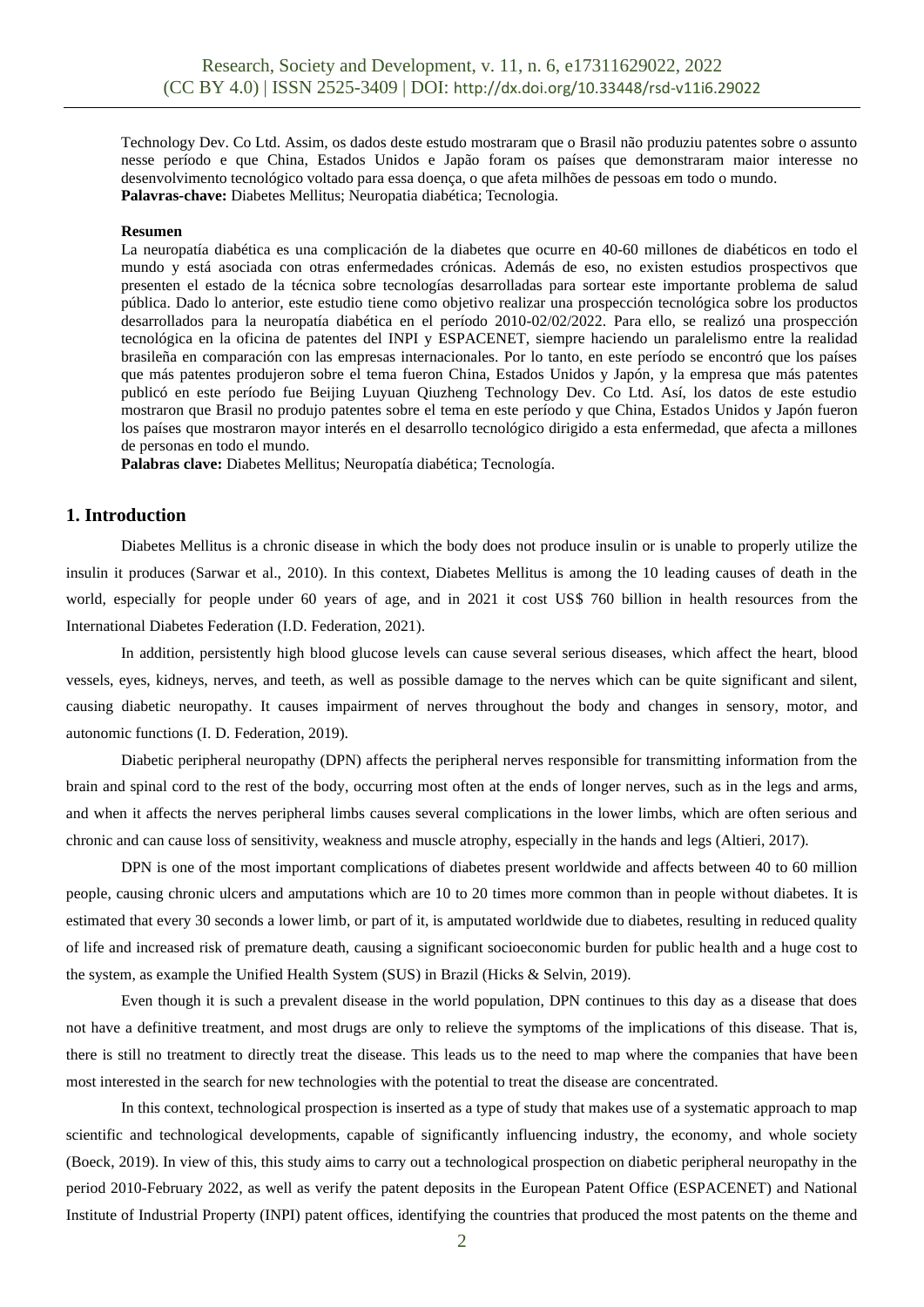determining which are the largest patent applicants, through a bibliographic, exploratory and quantitative review, to answer the following research question: Which countries developed more technologies for diabetic peripheral neuropathy in the period 2010-February 2022 and what are their main interests?

## **2. Literature Review**

## **2.1 Technological development and innovation in healthcare**

In general, the countries encourage scientific, technological, and innovation development, as a strategic element for the economical advance and improvement of health systems (Kruk et al., 2018). Following this incentive, in the year of the 100<sup>th</sup> anniversary of the discovery of insulin, numerous innovations occurred in glucose monitoring in patients with DM, becoming the "cornerstone of medical science" (Lee & Yoon, 2021), changing the way of treating these patients, with the advent of research and technological and innovative products, offering new solutions and benefits in the quality of life of people with diabetes.

For Galindo e Aleppo (2020) "The most recent advances are centered on continuous glucose monitoring (CGM) technologies", and further, "confers significant glycemic benefits in individuals with type 1 diabetes (DM1) and type 2 diabetes (DM2) (Galindo & Aleppo, 2020)." Innovation and technology and its advances have transformed the health of diabetics, however, not every patient with this pathology has access to essential treatment for their survival, according to a United Nations (2021): "The world has around 60 million people with type 2 diabetes who need insulin, but one in two does not have access to this essential treatment. In a new study, the World Health Organization reveals that "high price, low availability and few producers dominating this market" are the main barriers to universal access (ONU, 2021).

Another harmful factor for patients is failures in public health systems. WHO Director-General Tedros Adhanom Ghebreyesus on November 12, 2021, recalled that "the scientists who discovered insulin 100 years ago refused to profit from the feat and sold the patent for just one dollar". He explains that the WHO works with countries and manufacturers to expand access to a drug that can save lives. But only three multinationals control more than 90% of the insulin market (WHO, 2021).

The value achieved through the exchange of technology, that is, the technological innovation acquired and used by companies, generating economic and social gains, is called technological development and these innovations are consequences of the effort to produce new technologies or combinations of technologies that are indicators of the country's development (CF, 2020).

Therefore, through Brazilian Law No. 9279/1996, Industrial Property, which ensures the results acquired through the processes of technological innovations, granting investors in Research and Development - R&D a method of legal and temporary protection when requested to "Patent", allows, possession of the patent, it is possible to protect and remunerate the research, promoting technological development and thereby providing the country's socioeconomic incentive. Thus, with the speed of technological development, companies always need to be ahead of their competitors so that they must always distinguish themselves through the search for innovation and the attempt to anticipate trends and changes in the market, in which, observation of the foreign market becomes important for the dispute for leadership (Brazil, 2013a).

In this perspective, technological prospection studies, also known as prospective studies, constitute the basic tool to guide the development of technologies and must make use of at least more than one technique, method, or tool in prospecting exercises, since the joint use helps to reduce the specific difficulties of Foresight activities and the disadvantages of individual use. In this way, carrying out a prospective study can provide skillful reflections to determine the company's strategies (OECD, 2015).

Undoubtedly, studies of patent registrations have the influence of considering the existence of gaps or saturation in relation to products available on the market. And regarding the health area, it is of great importance to carry out this type of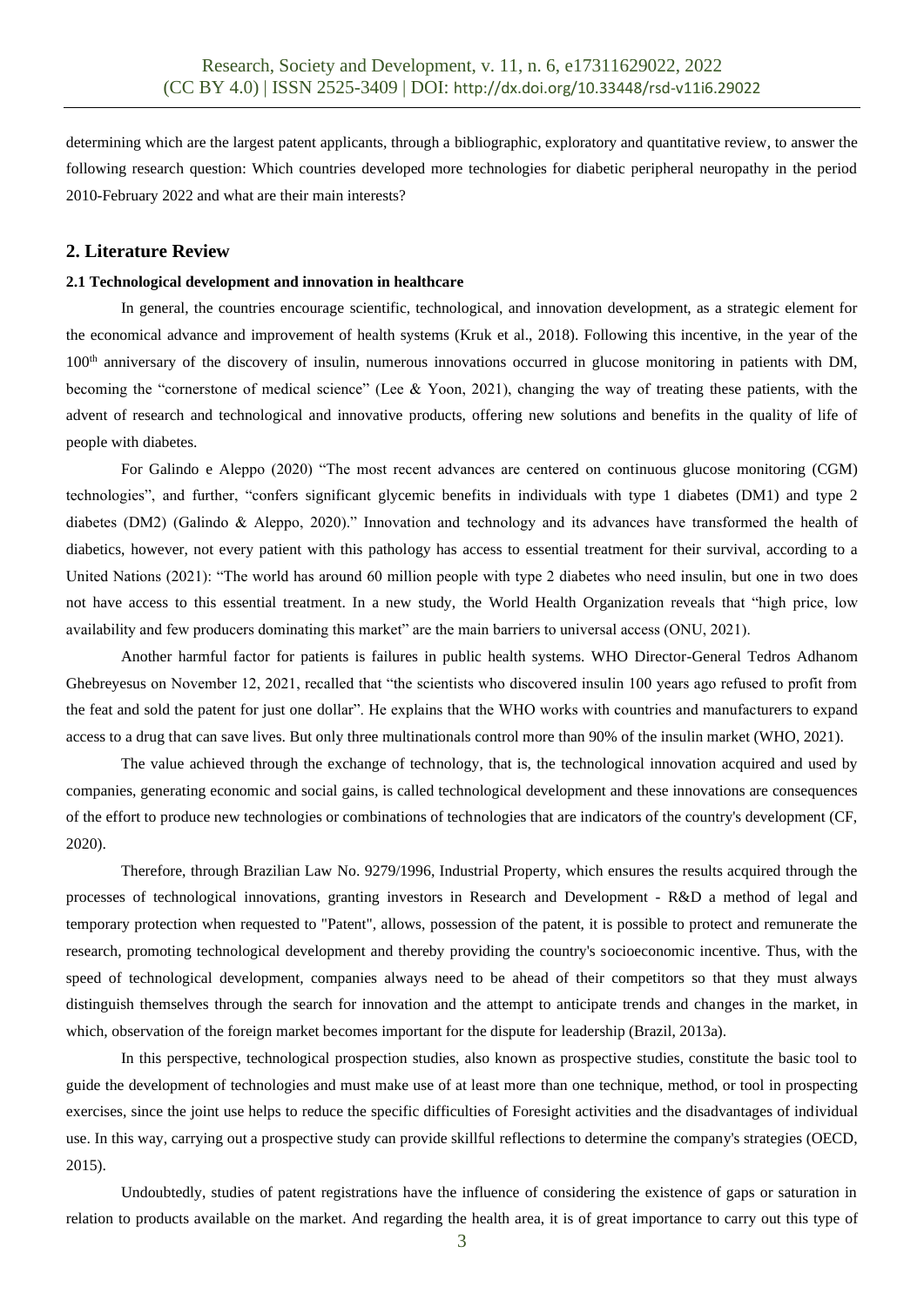study to assess trends in patenting on Diabetic Neuropathy, which is a highly prevalent complication of Diabetes Mellitus with no cure yet discovered. Due to constant technological changes, constant technological prospecting studies are necessary for new technological changes to occur for this disease (Amparo, 2012). So, all published patent applications are classified in the technological area to which they belong, and is named International Patent Classification (IPC), created from the Strasbourg Agreement (1971), whose technological areas are divided into classes A to H (INPI, 2021).

In the technological area, where changes occur in a very intense way, it is necessary to use alternative paths to guide the future, with technological prospection studies being one of these paths (AMPARO, 2012).

#### **2.2 Diabetes Mellitus and Diabetic Neuropathy**

Diabetes is a disease caused by insufficient production or poor absorption of insulin, a hormone that regulates blood glucose and guarantees energy for the body. Known worldwide as Diabetes Mellitus, this can be of two types. Type 1 is a chronic, inherited disease and usually occurs in childhood and adolescence, but it can be diagnosed in adults as well, where the body uses little or none of the physiologically produced insulin. Type 2 occurs when the body does not properly use the insulin produced and is related to family history, usually occurring in adults. There is also the pre-diabetes stage, in which blood glucose levels are higher than normal, but not yet high enough to characterize type 1 or type 2 diabetes. Another type is Gestational diabetes that occurs temporarily during pregnancy (Sarwar et al., 2010).

Diabetes is considered a silent disease because while it develops in the body it does not show signs for it to be identified, so the faster it is diagnosed, the faster the treatment will be since diabetes has no cure. Signs in the body such as weight loss, weakness, mood swings, nausea, and vomiting, delayed wound healing, blurred vision, and tingling of the feet and hands are symptoms manifested when the body already has diabetes (IDF, 2021).

As mentioned above, the world has a high prevalence of diabetic diagnoses. And, although some countries such as the United States have reduced or controlled the cases of their citizens, Brazil for example, unfortunately, does not enjoy this statistic, because every year there is an increase in the number of deaths caused by this comorbidity, which has reached 65 thousand deaths in 2018, according to data from the Ministry of Health. It is estimated that 9 million Brazilians have DM and that, of these, 35% are registered in the SUS. In 2019, there were 11 million consultations for these patients and 136 thousand hospitalizations, totaling 98 million reais spent due to DM, a significant cost for the public health system (Correr et al., 2020).

According to a survey by the Surveillance of Risk and Protection Factors for Chronic Diseases by Telephone Survey (Vigitel, 2020), the percentage of people diagnosed with diabetes between the capitals of the country and the Federal District went from 6.3% in 2010 to 7, 4% in 2019. DM can harm the entire human body, leaving these organisms fragile, as illustrated in Figure 1 (Vigitel, 2020).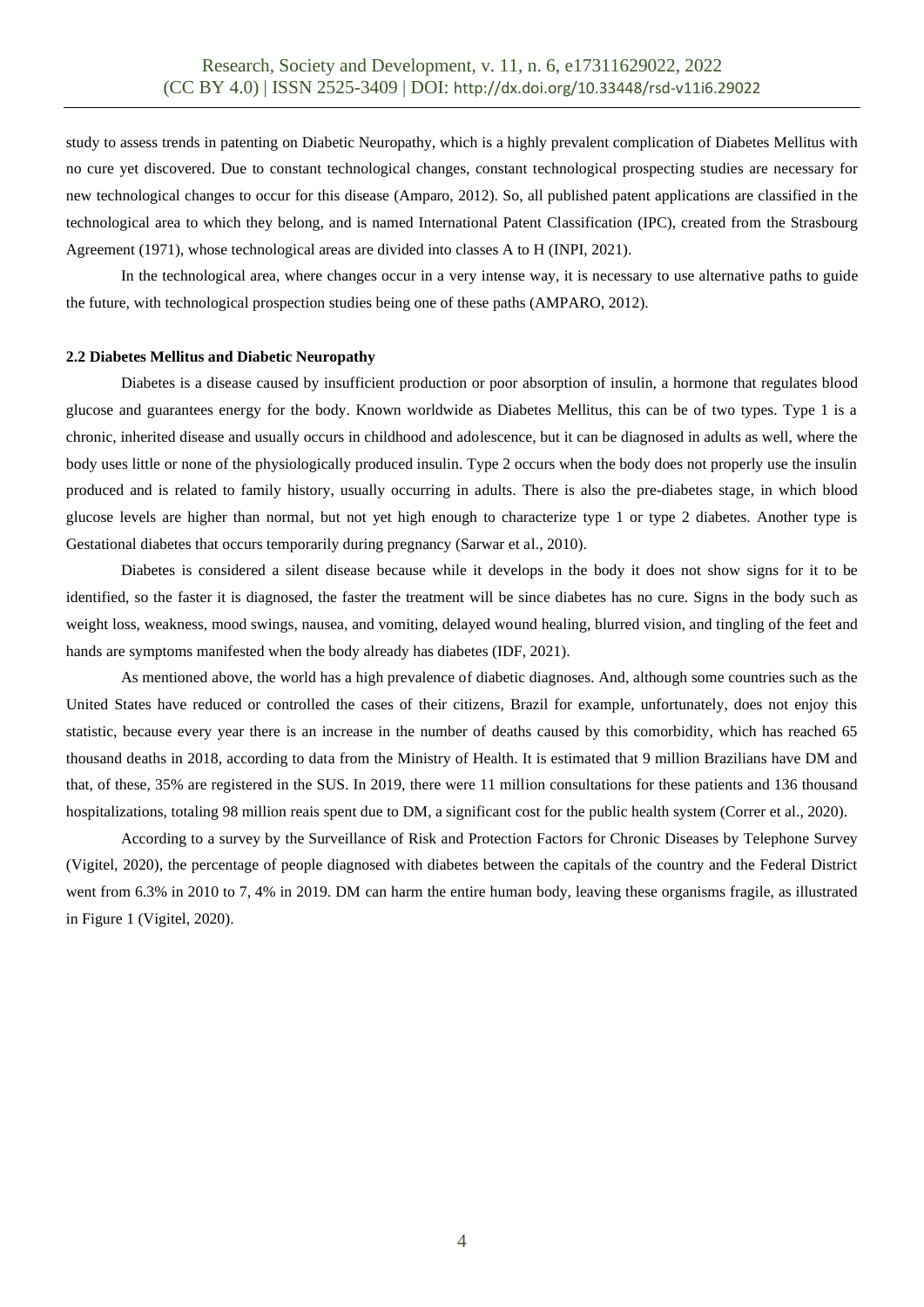

## **Figure 1 –** Complications of Diabetes Mellitus in the Human Body.

Source: The authors, designed in Biorender.

The most common complication resulting from DM is Diabetic Peripheral Neuropathy, which occurs between 40 to 50% of patients with diabetes and is characterized by the progressive degeneration of the axons of the nervous system fibers and affects the lower limbs. In addition to NPD, it is important to mention that insulin resistance carries with it a series of other complications for the patient, such as retinopathy, nephropathy, amputations due to non-perceivable wounds on the skin capable of evolving into a chronic ulcer (Armstrong et al., 2017).

The pathophysiology of NPD consists of a lesion caused in the peripheral nerve, that is, axonal degeneration, causing atrophy in the muscles, decrease in size and loss of the ability to move arms or legs, and/or changes in Schwann cells. What causes demyelination that causes a decrease in conduction velocity or interruption of nerve impulse transmission. Under normal conditions, Schwann cells and oligodendrocytes are coated by the myelin sheath, which accelerates nerve impulse conduction (Baum et al., 2021).

According to the National Association for Diabetes Care, the decrease or lack of fine fibers produces a reduction in thermal and mechanical sensitivity and burning. The lack of thick fibers causes a decrease or lack of vibratory sensation, tactile and pressure discrimination, in addition to ataxia, while the lack of epidermal C-fibers and thick myelinated fibers causes paresthesia and dysesthesias (ANAD, 2020).

In this way, the absence of pain usually causes injuries, and these can consequently evolve into an ulcer which, due to Diabetes Mellitus, are difficult to heal, and may evolve to the need for amputation of the affected limb or even more serious complications (Armstrong et al., 2017). However, with tight glucose control it is possible to decrease the risk of neuropathy or improve pre-existing neuropathic symptoms if it is diagnosed early.

Therefore, it is evident the need to map the state of the technique regarding the technologies developed to circumvent this important public health problem, to contribute to the advent of new technologies.

# **3. Methods**

This study is a technological prospection with a descriptive and quantitative approach, carried out on patent office's National Institute of Intellectual Property (INPI-Brazil) and the international European Patent Office (ESPACENET) from 2010-02/02/2022 based on published patents, and was conducted in 3 stages, as described below.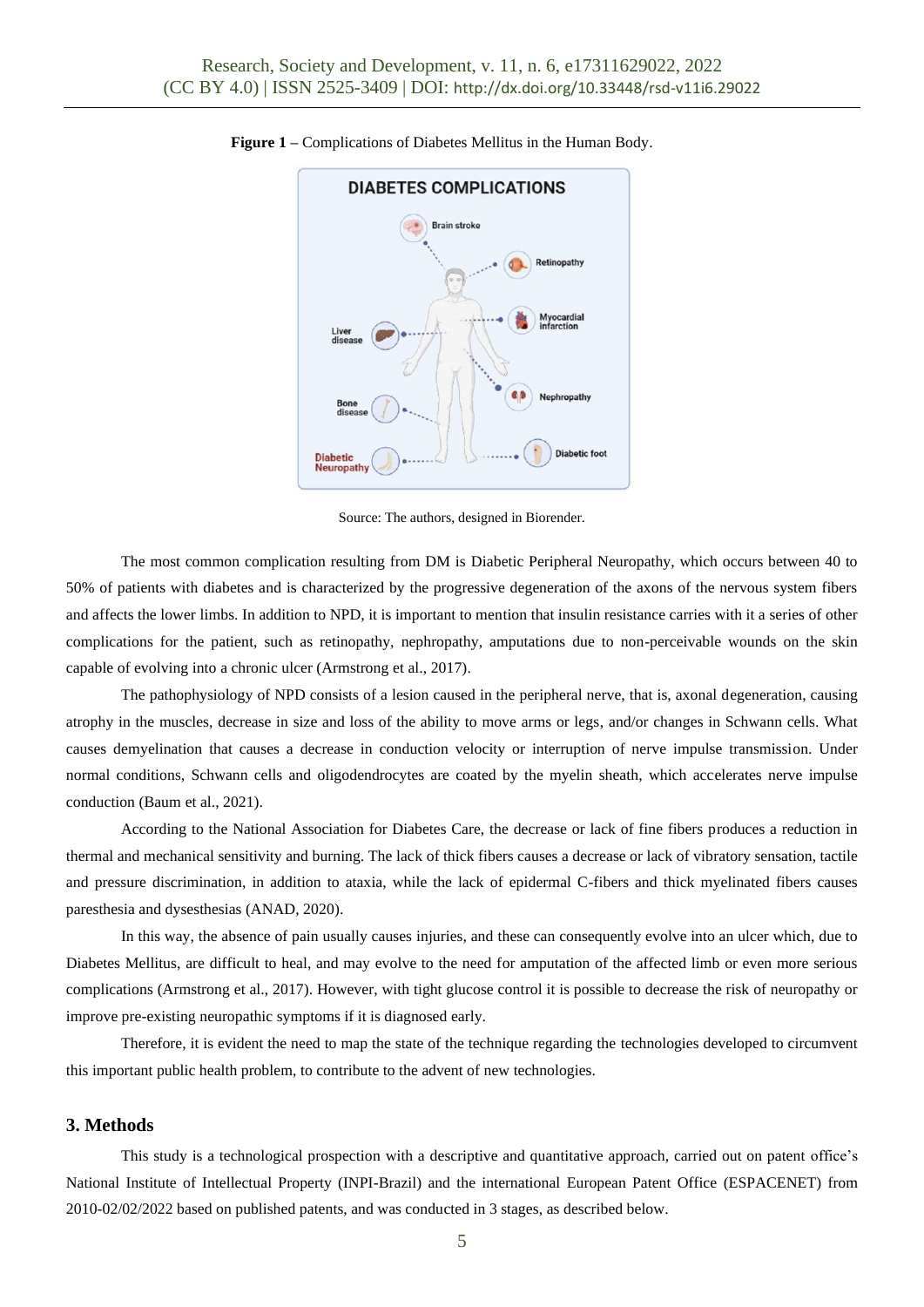In the first stage, carried out in October 2021, the technological prospection began with consultation in the patent office's INPI-Brazil and ESPACENET, with the determination of the type of patent, advanced search and in the search field "title" in both databases, being the Boolean operators "and" and "or", were used in the searches, as well as the terms that formed the keywords, to increase the chances of finding more patent documents on the technologies of interest, also using the time frame 2010 - 02/02/2022, the keyword and IPC (International Patent Classification) with the symbols A61P25/02 and A61P3/10 were used as presented in table 1 below.

| <b>Code division</b> | Codes      | <b>Application Field</b>                                                         |
|----------------------|------------|----------------------------------------------------------------------------------|
| <b>Section</b>       | А          | Health needs                                                                     |
| <b>Class</b>         | A61        | Medical or veterinary science; hygiene                                           |
| <b>Subclass</b>      | A61P       | Specific therapeutic activity of chemical<br>compounds or medicinal preparations |
| Complete symbol - 01 | A61P 25/02 | Peripheral neuropathies                                                          |
| Complete symbol-02   | A61P3/10   | Hyperglycemia                                                                    |

**Table 1 -** Analysis of the meaning of the IPC codes used in the search for patents.

Source: The authors.

In the second stage, a search was carried out in the INPI database, in two ways: through the IPC and Data: (A61P25/022 AND A61P3/10) in the period from 01/01/2010 to 02/02/2022. There were 10 results found with the keyword and Date: (Neuropathy AND Peripheral) OR (Diabetic) in the period 01/01/2010 to 02/02/2022. From this search, 27 results were found. When searching the ESPACENET database, the search was performed using Keywords; IPC using in the search (ta = "diabetic" OR ta = "peripheral" AND ta = "neuropathy") AND (IPC = "A61P25/02" AND IPC = "A61P3/10") and we got 225 results.

In the third stage, data analysis was performed using Microsoft Excel software, where the following were collected: Order No.; Request Date; Patent Title; Publication No.; Publication Date; Summary; IPC – International Patent Classification; PCT – Patent Cooperation Treaty; W.O. – World Intellectual Property Organization - technology protection in several countries; Name of the depositor; inventors; countries.

# **4. Results and Discussion**

The searches carried out in the INPI and ESPACENET patent offices retrieved 262 documents published in the period of  $2010 - 02/02/2022$ . Table 2 shows the number of documents retrieved using the keywords and their combinations in the selected patent offices.

|                     | <b>Advanced Search</b>                                                                                          | <i>INPI</i> | <b>ESPACENET</b> |
|---------------------|-----------------------------------------------------------------------------------------------------------------|-------------|------------------|
| <b>IPC</b> and Date | $(A61P25/02$ AND A61P3/10) AND 01/01/2010 - 02/02/2022                                                          | 10          |                  |
| Keywords and Date   | (Neuropathy AND Peripheral) OR (Diabetic) and 01/01/2010 -<br>02/02/2022                                        | 27          |                  |
| Keywords; IPC       | $(ta = "diabetic" AND ta = "peripheral" AND ta = "neuropathy")$<br>AND (ipc = "A61P25/02" AND ipc = "A61P3/10") |             | 225              |
|                     | SubTotal                                                                                                        | 37          | 225              |
|                     | <b>Total of Patents</b>                                                                                         |             | 262              |

**Table 2 -** Total mapped patentes.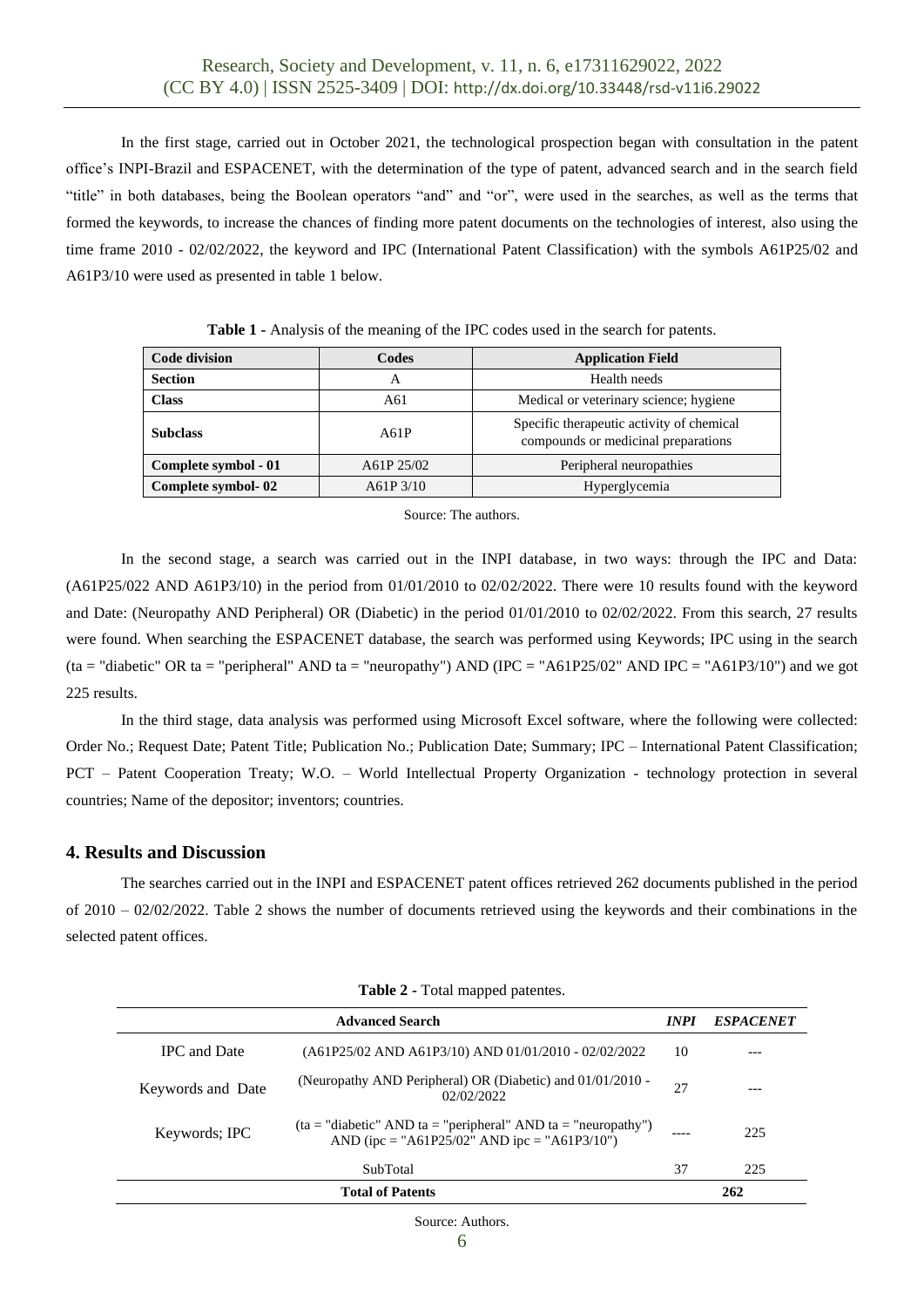After the survey carried out in the patent documents found in the INPI and ESPACENET patent offices, using the Diabetic Peripheral Neuropathy filter in the title and abstract, it was possible to retrieve 151 documents (Figure 2 and Table 3), with 19.2% from the INPI and 80.8% from the ESPACENET. Here we can make a parallel about the Brazilian's companies interests in develop new products for NPD in comparison with other countries.

**Figure 2** – Total patents recovered from the patent offices.



Source: Authors.

| Table 3 - Total patents recovered according to the object of study and research period. |  |  |  |
|-----------------------------------------------------------------------------------------|--|--|--|
|-----------------------------------------------------------------------------------------|--|--|--|

|                        | <b>Advanced Search</b>                                                                                                | <b>INPI</b> | <b>ESPACENET</b> |
|------------------------|-----------------------------------------------------------------------------------------------------------------------|-------------|------------------|
| <b>IPC</b> and date    | $(A61P25/02$ AND A61P3/10) and 01/01/2010 -<br>02/02/2022                                                             | 7           |                  |
| Keywords and date      | (Neuropathy AND Peripheral) OR (Diabetic) and<br>$01/01/2010 - 02/02/2022$                                            | 22          |                  |
| Keywords; IPC and date | $(ta = "diabetic" AND ta = "peripheral" AND ta =$<br>"neuropathy") AND (ipc = "A61P25/02" AND ipc =<br>" $A61P3/10$ " |             | 122              |
|                        | SubTotal                                                                                                              | 29          | 122              |
|                        | <b>Total of Patents</b>                                                                                               |             | 151              |

Source: Authors.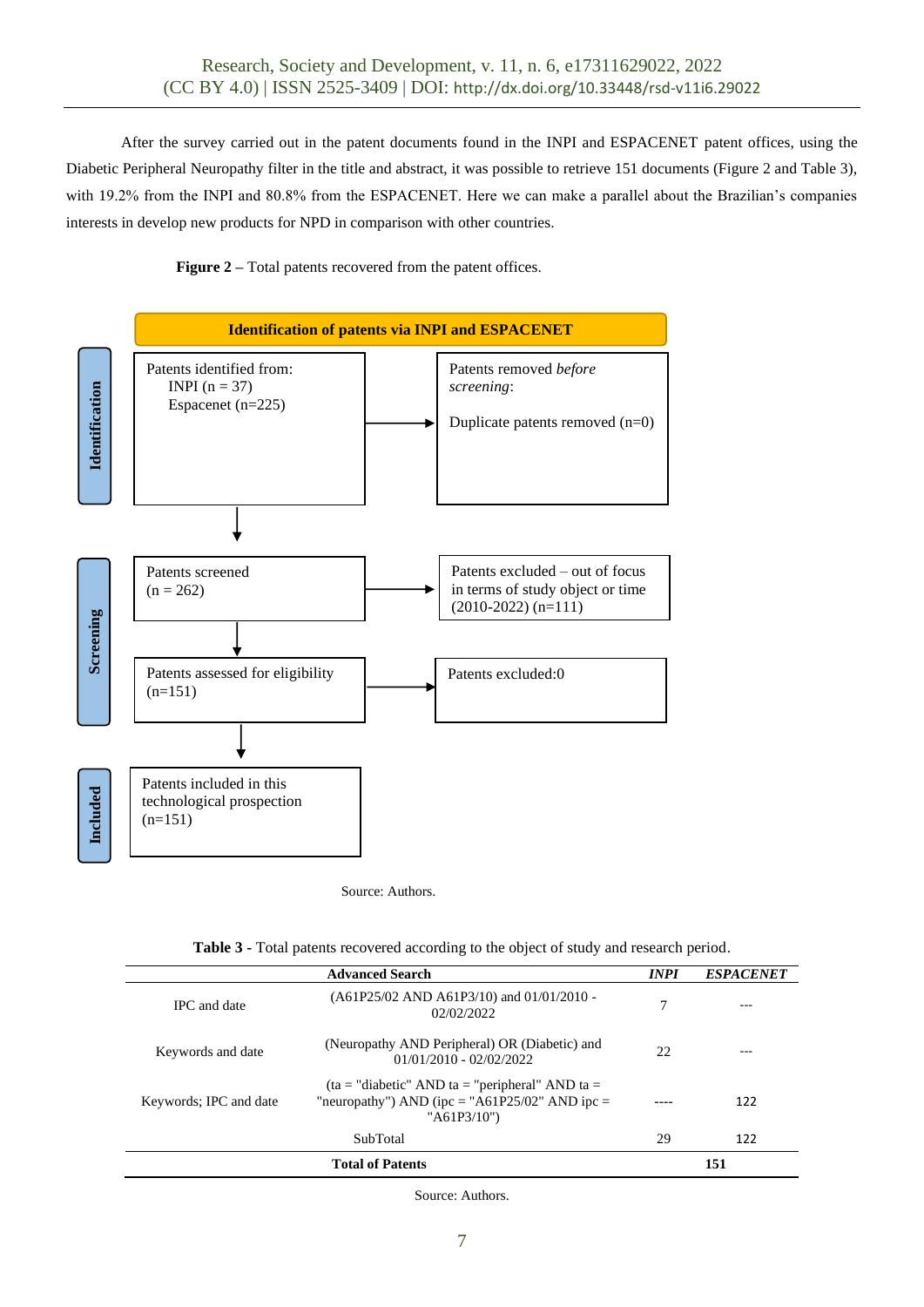From the analysis of data on the annual evolution of published patents on diabetic peripheral neuropathy over time (Figure 3A), it appears that only four patents were published in 2010. While in 2011 there was a peak of 19 publications and in 2012 reached 18 publications, which may have happened due to the revision of the Brazilian Patent Law nº 9.279/1996 launched in 2010, "Revision of the Patent Law: innovation in favor of national competitiveness" submitted to the Council for High Studies and Technological Assessment, of the Chamber dos Deputies, in Brasília and was unanimously approved by the councilors on March 2, 2011, according to (Brazil, 2013b) with the presence of INPI representatives. Regarding the international reality, Boehm and coworkers published a review where they showed the interest of large pharmaceutical companies (including Merck, Eli Lilly, Boehringer Ingelheim, and Novo Nordisk) of discovery and consequently protect new targets for treatment of diabetes in the period of 2011-2016 (Boehm et al., 2018).

In 2019 there was another peak, this time it could be explained by the implementation of Brazilian Resolutions Nos. INPI/PR 240/2019 and INPI/PR 241/2019, on July 9, 2019, instituted new procedures to reduce the backlog of patent applications pending decision (backlog) and achieved significant effects with the INPI. Still following up with the release of Resolution No. INPI/PR 21/2021 that "Disciplines the preliminary requirement of the application for patents for inventions filed in 2017 and pending examination, using the results of searches carried out in Patent Offices of other countries, of International or Regional Organizations" (Brazil, 2021). In the same period Zhu and coworkers highlighted the big interest of Chinese companies in develop oral antihyperglycemic drugs based on their antihyperglycemic mechanisms (Zhu et al., 2019). Here again we can observe the companies interests in treat the disease instead to search by curative alternatives.

Therefore, it can be seen in Figure 3 that these peaks occurred at a time when there was a change in the patent bases, allowing for a greater number of patent grants to occur. In the years 2020 to 2022, there was a decrease in patents on the subject, due to the challenges of the global economy arising from the COVID-19 pandemic. Although according to the United Nations Brazil news of 11/10/2021, according to the World Intellectual Property Organization (WIPO) annual balance sheet, it was highlighted that patent registrations rose 1.6% and industrial design increased 2% in 2020, with new products and services being created in response to the pandemic.

**Figure 3** – A) Number of patents granted in the INPI and ESPACENET offices in the period  $2010 - 02/02/2022$ . B) IPC framework of mapped patents.





When analyzing the 151 patents recovered in the research, it was found that they had more than one technology and by grouping these technologies in the international classification of patents (IPC), a total of 830 technologies were found that,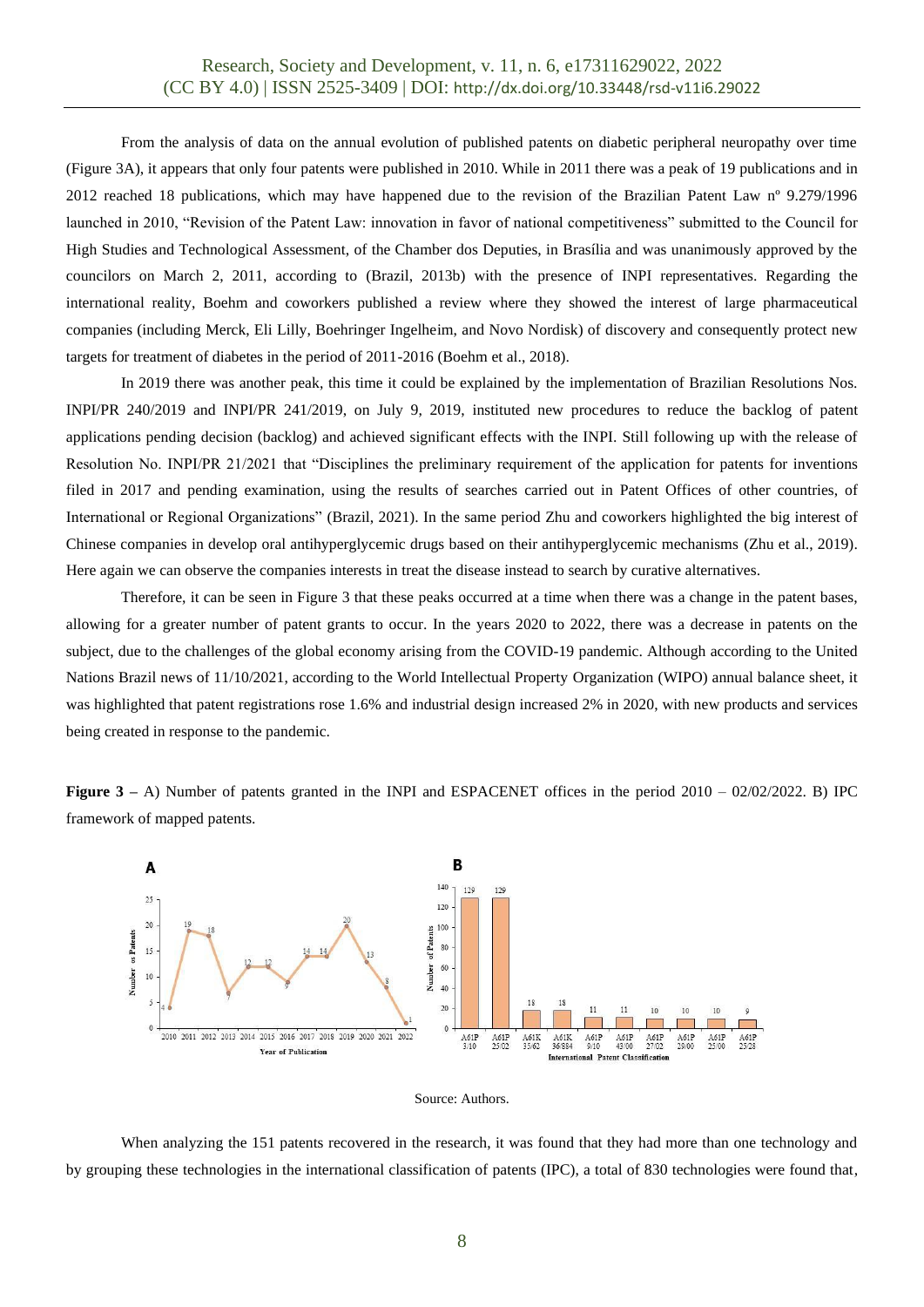grouped by session, show that in session A - Human Needs having 89.5%, session C - Chemistry; Metallurgy 10% and  $G -$ Physics got 0.5% as shown. The two subclasses A61K and A61P together account for approximately 87.8% of the grand total.

| Technological<br>areas | Subtotal of<br>technologies | Description                                                                                                                                                                  | Subtotal by<br>session |
|------------------------|-----------------------------|------------------------------------------------------------------------------------------------------------------------------------------------------------------------------|------------------------|
|                        |                             | <b>Session A - HUMAN NEEDS</b>                                                                                                                                               |                        |
| A01N                   | 1                           | A01N - CONSERVATION OF BODIES OF HUMAN BEINGS OR<br>ANIMALS OR PLANTS OR PARTS THEREOF.                                                                                      |                        |
| A23L                   | 12                          | FOODS, FOOD PRODUCTS, OR NON-ALCOHOLIC BEVERAGES<br>NOT COVERED BY SUBCLASSES A21D OR A23B - A23J.                                                                           | 743                    |
| A61B                   | 1                           | DIAGNOSIS: SURGERY; IDENTIFICATION                                                                                                                                           |                        |
| A61K                   | 326                         | PREPARATIONS FOR MEDICAL, DENTAL, OR HYGIENIC<br>PURPOSES.                                                                                                                   |                        |
| A61P                   | 403                         | SPECIFIC THERAPEUTIC ACTIVITY OF CHEMICAL<br><b>COMPOUNDS OR MEDICINAL PREPARATIONS</b>                                                                                      |                        |
|                        |                             | Session C - CHEMISTRY; METALLURGY;                                                                                                                                           |                        |
| C07C                   | 12                          | ACYCLIC OR CARBOCYCLIC COMPOUNDS.                                                                                                                                            |                        |
| CO <sub>7D</sub>       | 54                          | HETEROCYCLIC COMPOUNDS.                                                                                                                                                      |                        |
| CO <sub>7</sub> H      | 11                          | SUGARS; THEIR DERIVATIVES; NUCLEOSIDES; NUCLEOTIDES;<br>NUCLEIC ACIDS.                                                                                                       |                        |
| CO7K                   | 3                           | <b>PEPTIDES</b>                                                                                                                                                              | 83                     |
| C12N                   | 3                           | MICROORGANISMS OR ENZYMES; ITS COMPOSITIONS;<br>PROPAGATION, CONSERVATION, OR MAINTENANCE OF<br>MICRO-ORGANISMS; GENETIC OR MUTATION ENGINEERING;<br><b>CULTURE MEDIUMS.</b> |                        |
|                        |                             | <b>Session G - PHYSICS</b>                                                                                                                                                   |                        |
| G01N                   | 3                           | RESEARCH OR ANALYSIS OF MATERIALS BY DETERMINING<br>THEIR CHEMICAL OR PHYSICAL PROPERTIES.                                                                                   | 4                      |
| G06T                   | 1                           | IMAGE OR GENERATION DATA PROCESSING IN GENERAL                                                                                                                               |                        |
| Total                  | 830                         |                                                                                                                                                                              |                        |

| Table 4 – Total IPC included in the 151 mapped patents. |
|---------------------------------------------------------|
|---------------------------------------------------------|

Source: Authors.

By evaluating the technologies found in the prospective research in the period 2010 - 02/02/2022, it was found that, despite technological innovations having been developed, the understanding of the effects of the pathological processes of diabetic neuropathy on normal physiological activities remains unclear, because of the 830 technologies observed in this research, most of the technologies consist of treatments focused on relieving symptoms and reducing adverse effects, as shown by the result of this research where 729 are A61K technologies that are preparations for medical, dental or hygienic purposes and A61P which are specific therapeutic activities of chemical compounds or medicinal preparations. Thus, we infer that the development of these therapeutic alternatives is still focused on relieving the symptoms caused by the complication of diabetes and not on its cure since it is known that Diabetic Peripheral Neuropathy is the most common complication of diabetes capable of compromising all tissues of the body and be a cause of significant morbidity and mortality (Singh et al., 2014). This is a trend already observed in previous patent reviews (Boehm et al., 2018; Zhu et al., 2019).

More specifically about IPC, Figure 3B presents the analysis of the first 10 technologies used, where it was found that the first two IPC symbols were part of the research searches. From the IPC symbols we can see that most belong to Section A (Human Needs), and subclass A61P (Specific therapeutic activity of chemical compounds or medicinal preparations). Being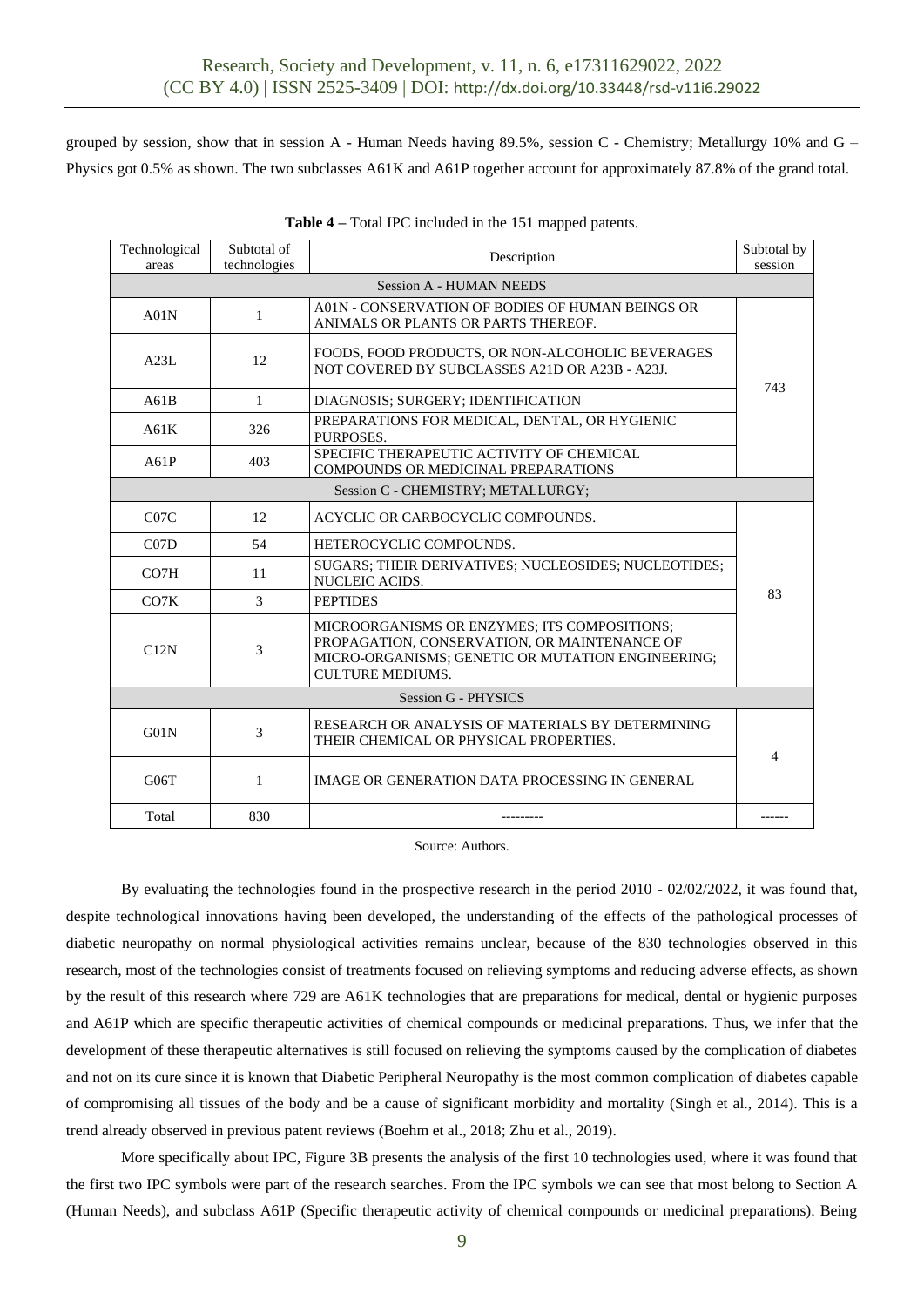specifically from Group and subgroup A61P25/02 (drugs for the treatment of diseases of the nervous system, for peripheral neuropathies) and A61P3/10 (Drugs for the treatment of metabolism disorders, for hyperglycemia). The data above corroborate with the study conducted by Acioli & Oliveira Júnior (2014) carried out in the EPO and WIPO patent offices, which showed in their studies that the subclasses A61K and A61P of the International Patent Classification were also the first in the patent framework in both technological offices (Acioli, 2014).

However, from the analysis of Figure 4A, it was possible to observe that 151 of the listed patents originated in 10 countries. Brazil does not have a patent in the offices selected for the object of study of this review demonstrating that are the large companies who has more interest in this subject. Six countries obtained one patent each, totaling 4%, Switzerland obtained 3 patents with 2% and only three countries stood out, China – CN with 74.8%, followed by the United States – the US with  $12.6\%$  and Japan – JP with  $6.6\%$ .

It is worth noting that China's leading role in the production of patents on the subject in question is due to the government's position of investing massively in human resources to train individual inventors, in addition to constant incentives for the Research and Development (R&D) sector of companies, as well as support from the China Patent Office (CNIPA).







All these efforts culminated in the result released by the WIPO in 2019 in the Global Innovation Index Report (GII) which showed that China moved to the 14<sup>th</sup> position, climbing three positions to join the top 15 innovative economies. Thus, the data of the present study corroborate with previous work conducted by Acioli and Oliveira Júnior (2014) which showed that China is the country that holds the highest number of patents involving Diabetes, followed by the Republic of Korea and Japan, and that China also leads the world ranking of people with diabetes, which can explain the major interest of this country in develop new therapeutic strategies (Acioli, 2014; Zhu et al., 2019).

Regarding the distribution of the number of patent documents identified by the type of depositors, the main depositors, in their majority, 51% of the patent documents are from companies, 28% are from Science and Technology Institutions (STIs - Figure 4B) and 21% are distributed among independent inventors. From this analysis, it was observed that of the 151 patents, there were a total of 167 applicants, of which 86 were companies, 46 were STIs, and 33 were independent inventors.

The main patent holders in the period 2010 – 02/02/2022 on Diabetic Peripheral Neuropathy were respectively Beijing Lvyuan Qiuzheng Technology Dev Co Ltd, Lvyuan Qiuzheng Sci & Tech Dev and Reata Pharmaceuticals Inc [US] as well as Array Biopharma Inc. (US) which together own 18% of the 167 patent applicants, as shown in figure 4C.

The company Beijing Lvyuan Qiuzheng Technology Dev Co Ltd obtained 9% of the patents deposited in the period  $2010 - 02/02/2022$  on the subject addressed in Espacenet. It is a company that is in the  $5<sup>th</sup>$  position in the Ranking of the ten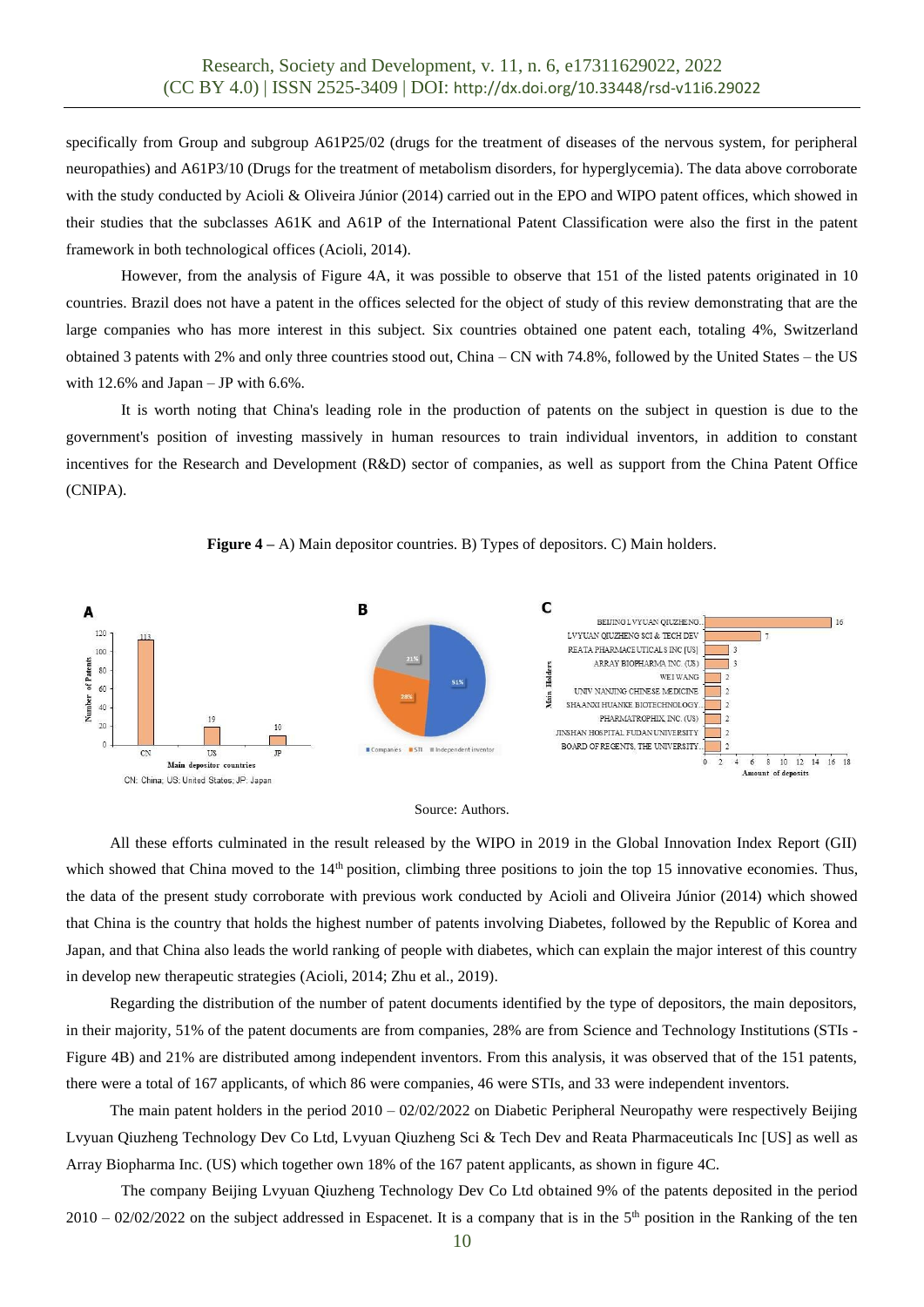largest Patent Holders in China, according to "The top ten granted invention applicants in biology industry in 2011" published by the magazine China Report Intellectual Property 13/06/12.

Also, there is an ever-increasing interest in therapies for diabetes and its complications, as DPN. This interest is explained by the gap in the pharmaceutical market options as the currently available drugs are limited to treating the main symptoms of the diseases. This gap highlights the need to seek new technological alternatives to cure this important and worldwide health problem.

According to data presented in figure 5 of this study, the inventor who is more worried about this topic and consequently who filed the most patents on this topic was "Xinzhuang Liu", who resides in Shenzhen, attended high school at Shenzhen College of International Education, and higher education at Imperial College London. Of the 519 inventors, this inventor alone owns 4.4% of the patents studied.

**Figure 5** – A) Main inventors. Ranking of the Top Ten Patent Holders in China. B) Main functions of mapped patents.





To know in greater depth the intellectual property history of this inventor, a survey was carried out on ESPACENET during the same period of the present research  $(2010 - 02/02/2022)$  and 1070 inventions were found in total, which gives an average of 89 inventions per year. Of these, the inventor has kept 177 patents under wraps as he has only issued 893.

"Xinzhuang Liu" is one of the five key people in the management and development of machine technology – he is the CEO of Machinery Technology Development CO LTD. – BAT The profile of "Xinzhuang Liu" is: researcher, research supervisor, having received a special subsidy from the State Council, awarded twice as outstanding Young Specialist of Zhengzhou City, Academic Trans-century Pacesetter of Zhengzhou City and he was the 1st Labor Medalist of the city of Zhengzhou in May 1999 and in April 2000. This shows that he is an inventor of excellence and therefore deserves to be highlighted.

The data presented in Figure 5B corroborate the information in Table 04 and Figure 3B, that among the 151 patents, 99.3% are preparations for medical, dental, hygienic purposes and specific therapeutic activity of chemical compounds or medicinal preparations, for diagnoses, prevention, and treatment and only 0.7% for cure as stated in abstracts or patent publications.

Although 151 patents containing 830 technologies were mapped, only one patent referred to the cure of DPN, a patent retrieved from the ESPACENET database, published under number CN102389503, entitled TRADITIONAL CHINESE MEDICINE FOR CURING DIABETIC PERIPHERAL NEUROPATHY, with Beijing Luyuanqiuzheng Technology Dev Co Ltd as depositor and inventor Xinzhuang Liu and used only three technologies A61K36/8884; A61P25/02; A61P3/10 (LIU, 2012). Which explains that the main country worried about this topic is China and they started to seek by curative approaches instead to only treatments.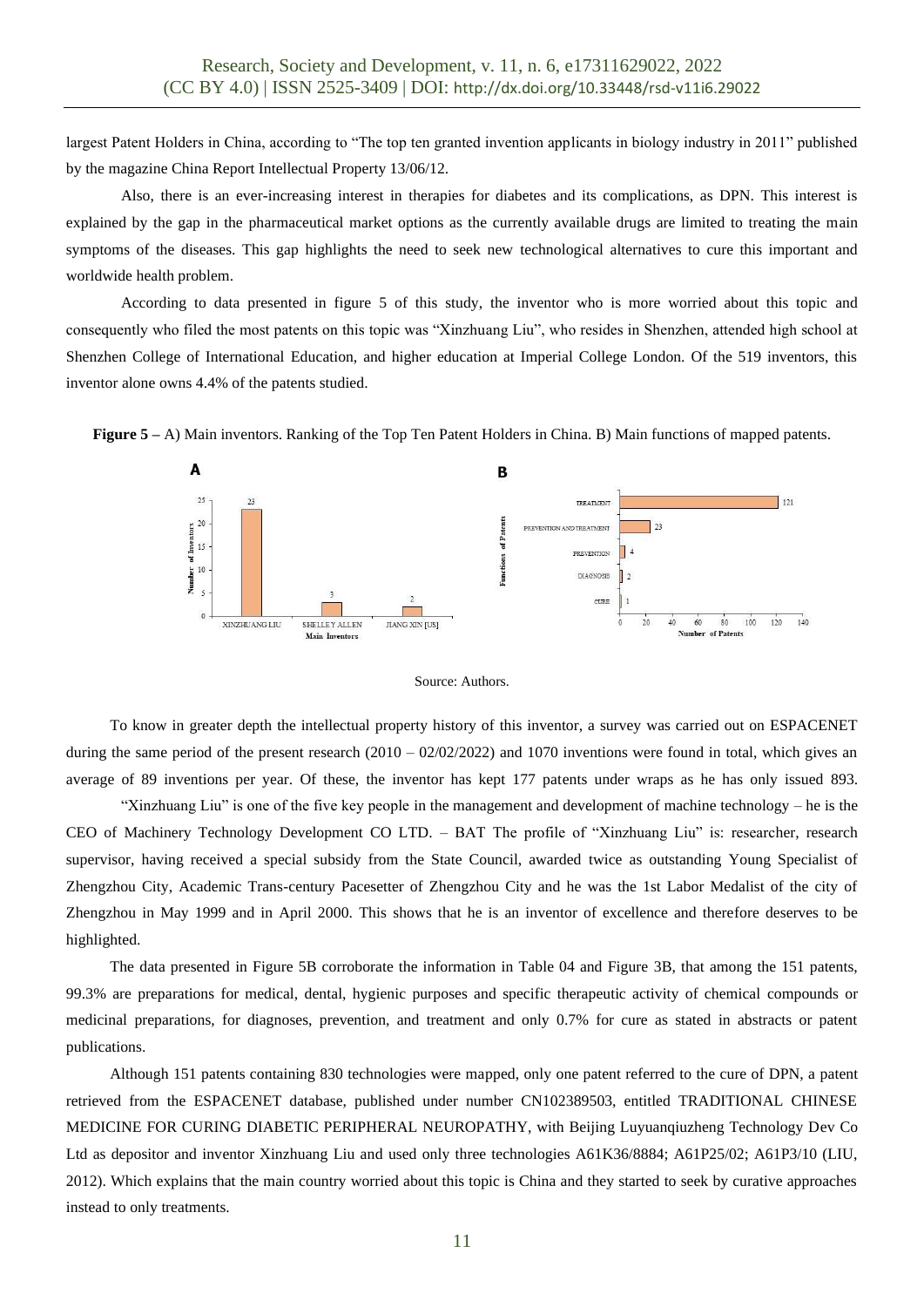The aforementioned patent is a product from traditional Chinese medicine for the cure of diabetic peripheral neuropathy and aims at a quick effect, the technology refers to capsules or tablets containing common andrographis herb, radix paeoniae alba, white caltrop, lucid ganoderma, pseudo-ginseng, salvia miltiorrhiza, rhizome alismatis and other raw materials, with the functions of strengthening the healthy energy, reinforcing the vital energy, tonifying qi, nourishing the blood, promoting the blood circulation, removing the blood stasis and eliminating dampness and heat, and has the advantages of obvious effect, precise efficacy and faster effect.

According to the clinical information provided in the patent document, 22 patients with DPN were followed, 12 men and 10 women without other serious diseases, whose ages ranged from 45 to 79 years with an average of 60.7 years, having as a pattern Patients diabetic with weak constitution and fatigue, dry skin, numbness and pain in hands and feet, abnormal limb sensation, tingling, an ant walking and burning sensation.

During clinical trials, other drugs and health supplements were suspended and patients took only the Chinese medicine capsule of the present invention (2 capsules 4 times a day, each capsule contains fine powder of Chinese medicine and extract 0.3g, take it with warm water after a meal), patients were followed for three months. After one month, relief of symptoms was observed, and after 3 months symptoms improved significantly. To measure efficacy, of the 22 participants in the clinical trial, 13 people had markedly effective effects from the product; in 7 participants the product was effective and ineffective in only 2 participants. Thus, the total effective rate was 90.9%.

To judge the efficacy was considered: a) Significant effect: physical enhancement, strong limbs; numbness of hands and feet, pain relief; abnormal tingling, an ant walking, burning sensation of limbs disappeared or significantly relieved; b) Effective: The body is vigorous, and the numbness, pain and abnormal feeling of the limbs have been relieved; c) Invalid: No change in illness.

The other patents recovered in the present study referred just to the treatment of symptoms (figure 9). Given this, it is suggested that efforts be dedicated to developing new technologies such as this one that was published in China in 2012 (CN102389503), focusing on curing the disease and not just treating the symptoms. Only in this way will we be able to restore the quality of life of patients who suffer from DPN and reduce public health expenditures that are earmarked for this important health problem.

### **5. Conclusion**

Given the above, it was possible to infer that the greater incentive provided by the government, both for the patent bases and the development of research, the greater the proportionately greater is the patent publications, having occurred outstandingly in the years after investments.

Another interesting finding observed through the analysis was that China obtained an impressive profile since it is the country that most deposited patents within the theme of this study and has the main depositor and the largest inventor of patents also is the only one that protect a curative technology. It is worth mentioning that, unlike other studies in which the public sector has been prominent in this area, the type of applicants that most had patents published were private companies, and of these, the one that stood out the most for having the largest number of patents is the one company that is in the 5th position in the Ranking of the ten largest patent holders in China. Noting that in IPC the most mentioned area was Section A of Human Needs.

Therefore, it was observed that the countries with the most developed technologies were China, the United States, and Japan, which together reached 93% of the patents studied. Unfortunately, for many government officials, politicians, and entrepreneurs (as Brazil as example), Research and Development (R&D) are still considered expenses and not investments, even though innovation can bring a certain and guaranteed return.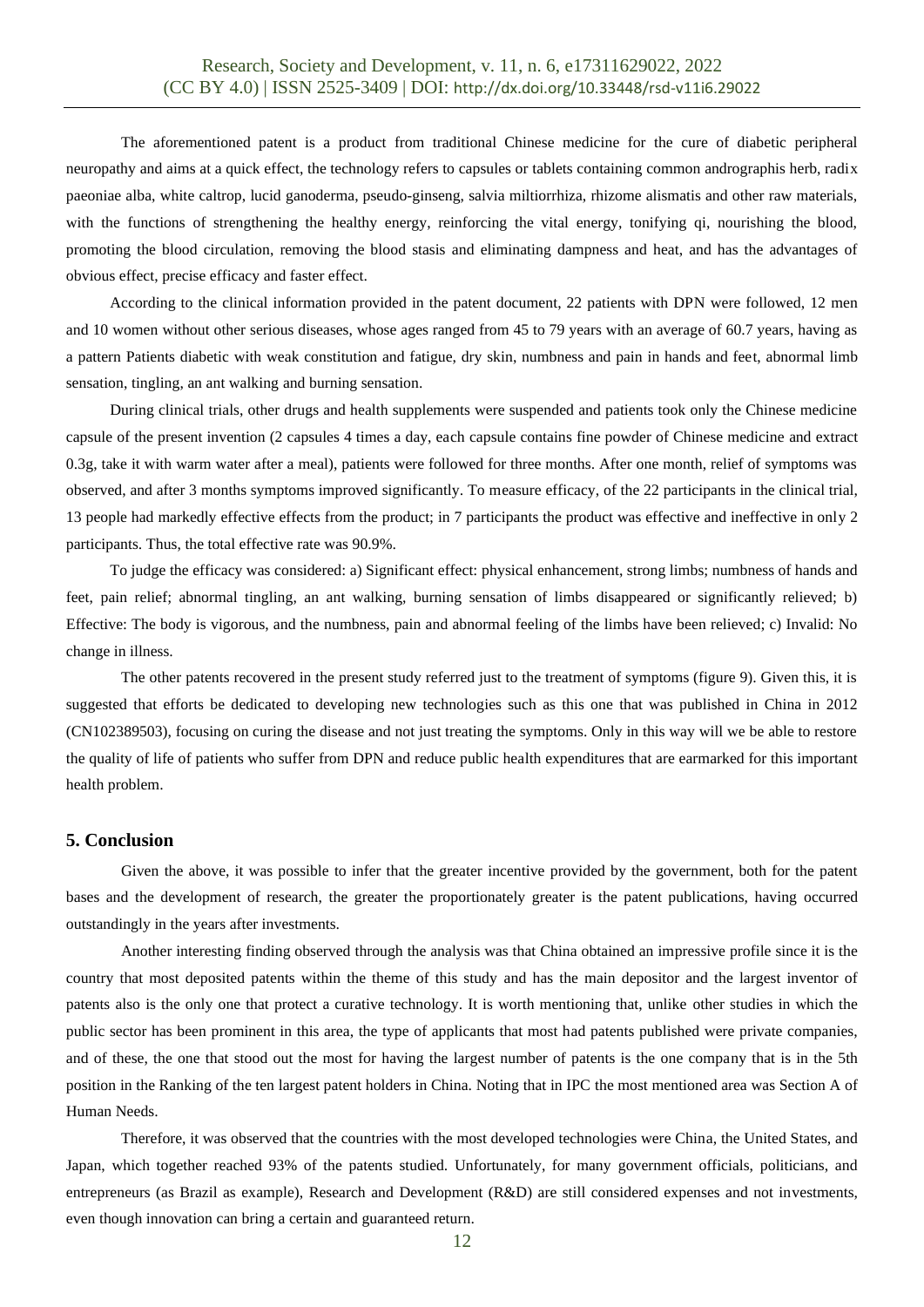Thus, given the research carried out, it is understood that greater investment is necessary for studies related to DPN, changing focus from just treating the symptoms to the search for a cure and greater study of patent number CN102389503, aiming at greater growth of technological innovations and, above all, improvement in the well-being of the population. So, we suggested more efforts in future studies to develop new curative alternatives for the disease and its comorbidities and not just for the symptoms.

#### **Acknowledgments**

We thank CAPES-Brazil for the grant to PPM "Bolsista CAPES/BRASIL" under process number 88887.625437/2021-00 through CAPES PREMIO - Programa Prêmio Capes de Teses.

#### **References**

Acioli, G. D. R., & Oliveira Júnior, A. M. (2014). *Prospecção tecnológica sobre a cura do Diabetes Mellitus.*

Altiere, C. E. (2017). Neuropatia periférica causa perda da sensibilidade e formigamento. Retrieved from https://www.hospitalsiriolibanes.org.br/suasaude/Paginas/neuropatia-periferica-causa-perda-sensibilidade-formigamento

Amparo, K. K. D. S., Ribeiro, M. D. C. O., & Guarieiro, L. L. N. (2012). Case study using mapping technology foresight as the main tool of scientific research. *Perspectivas em Ciencia da Informacao*, 17, 195-209.

Anad. (2020). O que saber sobre neuropatia por pequenas fibras. Retrieved from<https://www.anad.org.br/o-que-saber-sobre-neuropatia-por-pequenas-fibras/>

Armstrong, D. G, Boulton, A. J, & Bus, S. A (2017).Úlceras do pé diabético e sua recorrência.*New England Journal of Medicine*,*376* (24), 2367-2375.

Baum, P., Toyka, K. V, Blüher, M., Kosacka, J., & Nowicki, M. (2021). Mecanismos Inflamatórios na Fisiopatologia da Neuropatia Periférica Diabética (ND)—Novos Aspectos. *International Journal of Molecular Sciences*, 22 (19), 10835.

Boeck J. A. (2019). A Prospecção Tecnologica como Estratégia Competitiva para inovarmos Retrieved from https://neitzkeconsultoria.com/prospeccaotecnologica/

Boehm, M., Crawford, M., Moscovitz, JE, & Carpino, PA (2018). Análise de participação de patentes na área de diabetes – parte II: anos 2011-2016. *Opinião de Especialista em Patentes Terapêuticas*, 28 (2), 111-122.

Brazil. (2013a). Brazil'S Patent Reform: INNOVATION TOWARDS NATIONAL COMPETITIVENESS. [https://www2.camara.leg.br/a](https://www2.camara.leg.br/a-camara/estruturaadm/altosestudos/pdf/brazils_patent_reform_eng.pdf)[camara/estruturaadm/altosestudos/pdf/brazils\\_patent\\_reform\\_eng.pdf](https://www2.camara.leg.br/a-camara/estruturaadm/altosestudos/pdf/brazils_patent_reform_eng.pdf)

Brazil. (2013b). Lei de patentes 9279/1996. A revisão da Lei de patentes: inovação em prol da competitividade nacional.

Brazil (2019) Resolução INPI PR nº 240, de 03 de julho de 2019

Brazil (2019) Resolução INPI PR nº 241, de 03 de julho de 2019

Brazil (2021) Portaria INPI PR nº 21, de 26 de março de 2021, (2021).

CF, M. R. D. M. (2020). Competitive intelligence, innovation and performance: theoretical model proposal. *Braz. J. of Develop*, 6(1), 657-678.

Correr, C. J., Coura-Vital, W., Frade, J. C. Q. P., Nascimento, R. C. R. M., Nascimento, L. G., Pinheiro, E. B., João, W. S. J. (2020). Prevalence of people at risk of developing type 2 diabetes mellitus and the involvement of community pharmacies in a national screening campaign: a pioneer action in Brazil. *Diabetology & Metabolic Syndrome*, 12(1), 89. 10.1186/s13098-020-00593-5

Federation, I.-I. D. (2021). The Diabetes Atlas. https://www.idf.org/news/240:diabetes-now-affects-one-in-10-adults-worldwide.html

Galindo, R. J., & Aleppo, G. (2020). Continuous glucose monitoring: The achievement of 100 years of innovation in diabetes technology. Diabetes Res Clin Pract, 170, 108502. 10.1016/j.diabres.2020.108502

Hicks, C. W., & Selvin, E. (2019). Epidemiology of Peripheral Neuropathy and Lower Extremity Disease in Diabetes. *Curr Diab Rep*, 19(10), 86. 10.1007/s11892-019-1212-8

IDF. (2021). Diabetes now affects one in 10 adults worldwide. https://www.idf.org/news/240:diabetes-now-affects-one-in-10-adults-worldwide.

INPI. (2021). Classificação Patentes. Retrieved from https://www.gov.br/inpi/pt-br

Kruk, M. E., Gage, A. D., Arsenault, C., Jordan, K., Leslie, H. H., Roder-DeWan, S., & Pate, M. (2018). High-quality health systems in the Sustainable Development Goals era: time for a revolution. *The Lancet Global Health*, 6(11), e1196-e1252. 10.1016/S2214-109X(18)30386-3

Lee, S. H., & Yoon, K. H. (2021). A Century of Progress in Diabetes Care with Insulin: A History of Innovations and Foundation for the Future. Diabetes Metab J, 45(5), 629-640. 10.4093/dmj.2021.0163